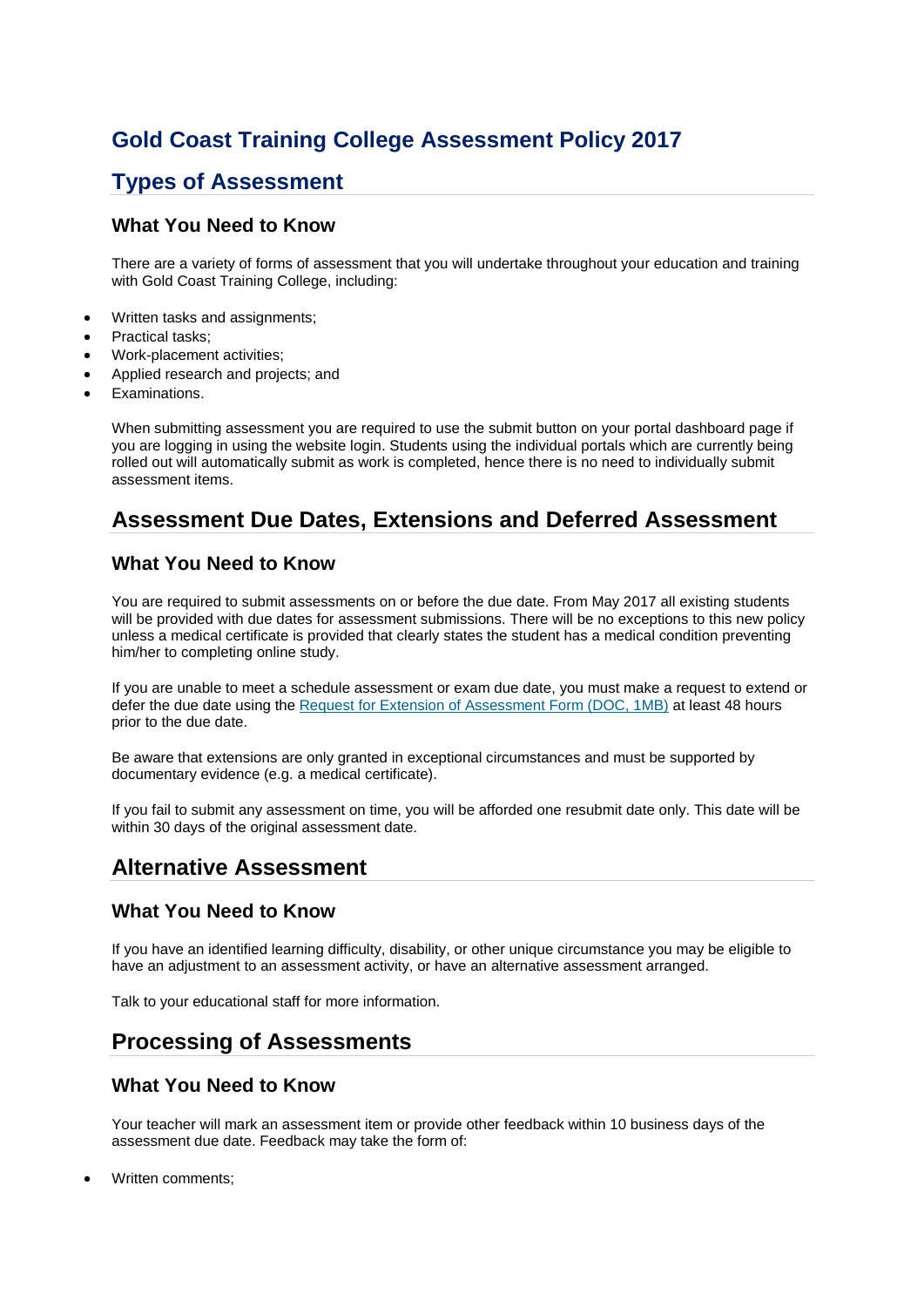- Verbal comments; and
- Communication of the assessment outcome.

You must keep a record of any submitted assessment item for a minimum of 14 days. This will help you in case you need to re-submit the assessment.

## **Assessment Re-Submissions/Supplementary Assessment**

#### **What You Need to Know**

#### **Vocational Education and Training Students:**

If you do not satisfy the assessment requirements on your first attempt, you will receive feedback and may be able to re-submit the assessment item.

You will only get one assessment re-submission opportunity. The assessment re-submission may involve the same assessment item as the original assessment, or it may be different.

If you do not attempt the assessment re-submission on or by the due date without prior approval or your attempt is unsatisfactory, you will be given an "unsatisfactory" outcome, and will be required to re-enrol in the competency.

Remember that no assessment re-submissions will be permitted after the close of study date or after the final result for the unit of competency has been issued.

### **Assessment Re-Evaluations**

### **What You Need to Know**

If you believe that an assessment outcome is unfair or incorrect, you should first discuss it with you teacher (this is called an informal review).

If after this discussion you still feel the outcome is incorrect, you can submit a Request for Assessment Re-Evaluation Form (DOC, 1MB). You must submit the form to the College within 10 business days of receiving notification of the informal review from your teacher.

If there has been an error the result will be amended.

If there has not been an error Gold Coast Training College will proceed with the original assessment decision.

If you are dissatisfied you have the right to request an assessment appeal.

# **Assessment Appeals**

### **What You Need to Know**

#### **Internal Appeals:**

If you still believe that an assessment outcome is unfair or incorrect, you have a right to appeal to the Gold Coast Training College Disciplinary and Appeals Committee.

If you are making an appeal, it must be made in writing and submitted to the National Operations Manager within 20 business days of receiving the assessment decision.

The National Operations Manager will then consider the appeal and respond to you.